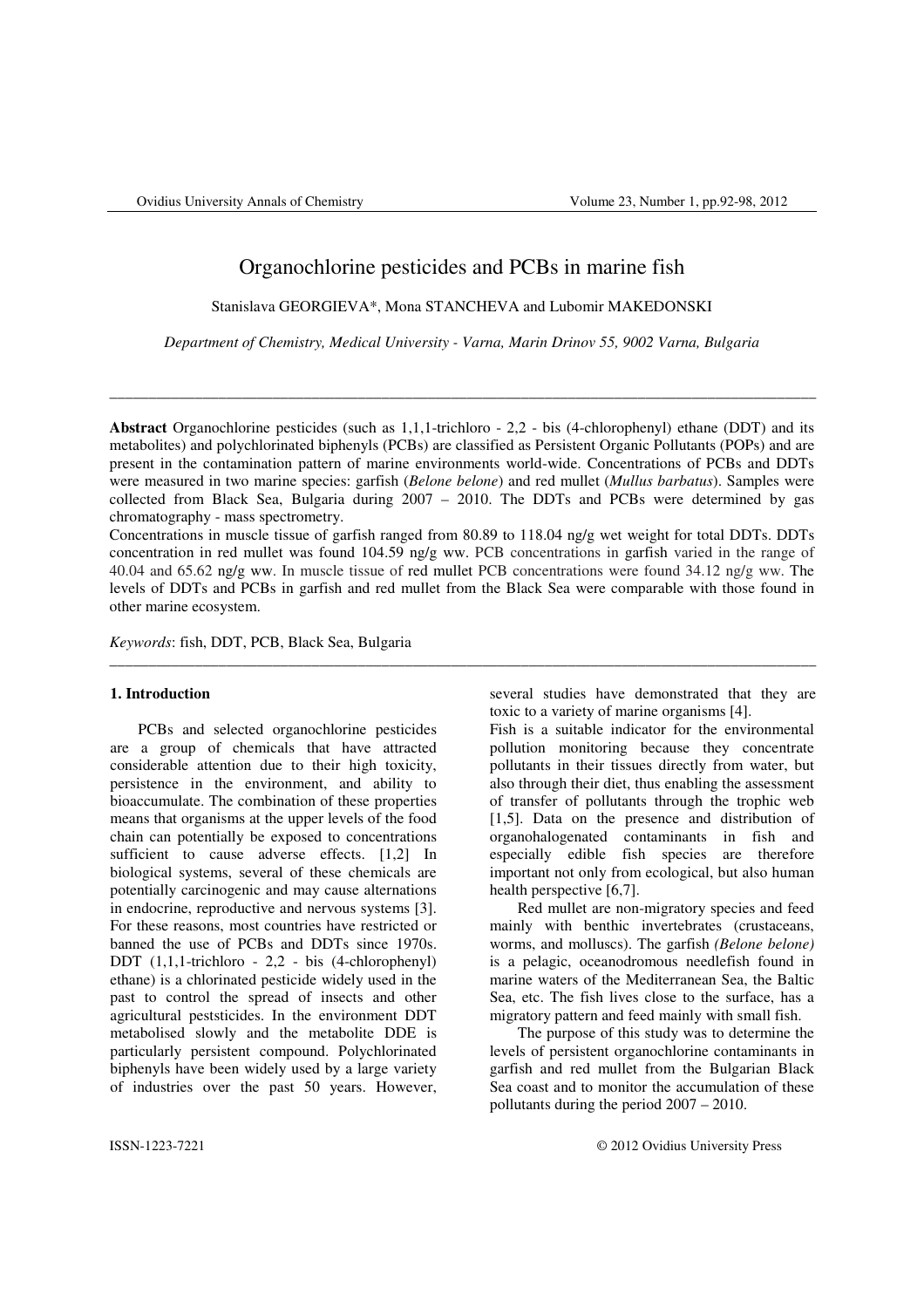## **2. Experimental**

### 2.1. *Sampling and sample preparation*

Samples (garfish and red mullet) were collected from Varna to Burgas of Bulgarian Black Sea coast during 2007 – 2010 (**Fig. 1**). The samples were transferred immediately to the laboratory in foam boxes filled with ice and were stored in a freezer (-  $20^{\circ}$ C) until analysis. The edible tissues of the each fish was homogenized using a blender; pools of about 300 g were made with fillets taken from several individual fish. The fish species was selected according to their characteristic feeding behavior.

# *2.2. DDTs and PCBs analysis*

The analytical method for determination of residues of DDT and PCB was based on method BDS EN 1528:2001. Briefly, the edible tissues of fish were homogenized and 10 g were taken for extraction. Each sample was spiked with internal standards PCB 30 and PCB 204. The compounds were extracted with hexane / dichloromethane (3/1, v/v) in a Soxhlet apparatus. After lipid determination, the extract was cleaned-up on a glass column packed with neutral and acid silica. PCBs and DDTs were eluted with 80 ml n-hexane

followed by 50 mL n-hexan/ dichloromethane (80:20 v/v). The eluates were concentrated to near dryness and reconstituted in  $0.5 \text{ cm}^3$  in hexane.

Gas chromatographic analysis of the DDTs and PCBs were carried out by GC FOCUS (Thermo Electron Corporation, USA) using POLARIS Q Ion Trap mass spectrometer and equipped with an AI 3000 autosampler. Experimental MS parameters are the following: the Ion source and Transfer line temperatures were  $220^{\circ}$ C and  $250^{\circ}$ C, respectively. The splitless Injector temperature was  $250^{\circ}$ C. For DDTs determination the oven was programmed as follows:  $60^{\circ}$ C (1 min),  $30^{\circ}$ C/min to  $180^{\circ}$ C,  $5^{\circ}$ C/min to  $260^{\circ}$ C,  $30^{\circ}$ C/min to  $290^{\circ}$ C with a final hold for 3.0 min. The PCBs experimental temperature program -  $90^{\circ}$ C for 1 min, then programmed  $30^{\circ}$ C/min to  $180^{\circ}$ C,  $2^{\circ}$ C/min to  $270^{\circ}$ C,  $30^{\circ}$ C/min to  $290^{\circ}$ C with a final hold for 3.0 min. Splitless injections of 1 µl were performed using a TR-5ms capillary column coated with cross-linked 5% phenyl methyl siloxane with a length of 30 m, 0.25 mm ID and a film thickness of 0.25  $\mu$ m. Helium was applied as carrier gas at a flow of 1 mL/min.

The selectivity of the IT–MS method was based on the appropriate selection of parent ions for the detection of each analyte by mass spectrometry extracted ion mode.



**Fig. 1.** Black Sea map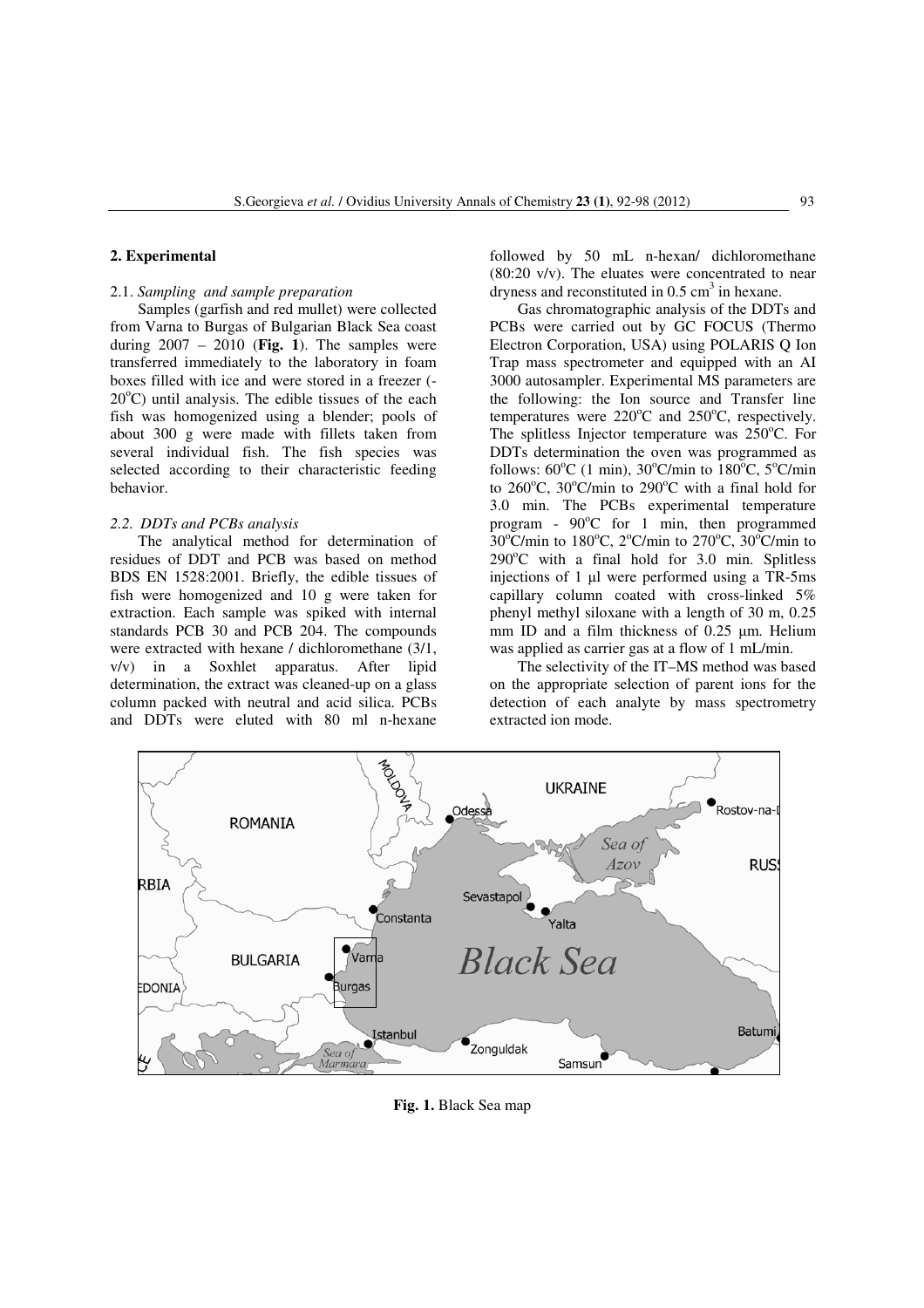Pure reference standard solutions (EPA 625/CLP Pesticides Mix 2000 µg/mL - Supelco and PCB Mix 20 - Dr. Ehrenstorfer Laboratory) (see **Fig.2** and **3**), were used for instrument calibration, recovery determination and quantification of compounds. Measured compounds were p,p'-DDT, p,p'-DDD and p,p'-DDE, PCB congeners: IUPAC № 28, 31, 52, 77, 101, 105, 118, 126, 128, 138, 153, 156, 169, 170, 180). The quality control was performed by regular analyses of procedural blanks and certified reference materials: BCR - 598 (DDTs in Cod liver oil) and BB350 (PCBs in Fish oil) – Institute for Reference Materials and Measurements, European commission.



**Fig. 2.** GC-MS chromatogram of DDTs standard solution, 100 ng/mL



#### **3. Results and Discussions**

#### *3.1. DDT and its metabolites*

The lipid content and average concentrations of DDT and its metabolites DDE and DDD in the edible parts of investigated species from the Black Sea coast of Bulgaria are shown in **Table 1.**

Lipid determination was performed on an aliquot of the extract  $(1/5<sup>th</sup>)$  before clean up. The average lipid percentage in garfish was 8.79 % and 15.9 % in red mullet. The lipid content of fish tissue is influenced by several factors, such as sex, age, species, nourishment and spawning status [8].

**Figure 4** shows the GC-MS chromatogram of DDTs detected in garfish sample.

The main metabolite p,p'-DDE was the most frequently detected compound in the marine species investigated and was present in much higher concentrations than the other DDTs (ranging from 44.14 to  $74.90$  ng/g wet weight (ww)).  $p, p'$ -DDD concentration in garfish was found at levels ranging from 30.06 to 36.38 ng/g ww and in red mullet – from 22.20 to 47.50 ng/g ww. In garfish  $p.p'.$ DDT concentrations varied between 3.03 and 12.57 ng/g ww and in red mullet were found in the range 3.13  $-8.19$  ng/g ww.

In all investigated samples, the residues were found in the order of DDE > DDD > DDT and this is in agreement with the results of other authors [9- 11]. This suggests that recently these pesticides have not been used in agriculture after their ban. Thus, p,p'-DDE was the principal form of DDT in all the species studied, constituting from 54.5% to 67.8% of the total DDTs (Table 1). These findings are not surprising considering the high chemical stability and hydrophobicity of p,p'-DDE and its long half-life and persistence in both abiotic and biotic components of the aquatic ecosystems [12].

In the present study lipid based results are given for comparison with other studies (Table 1). Levels of ∑DDTs in garfish (average 1101.71 ng/g lipids) and red mullet (average 648.4 ng/g lipids) were found comparable than levels measured in the similar fish species from other seas - Marmara Sea, Adriatic Sea, Mediterranean Sea and Belgian North Sea [8, 10, 12, 13]. The benthic red mullet has been largely used as an indication of level of contamination [10]. A total burden of 1700 ng/g fat of DDTs was reported in striped red mullet from the Black Sea [14]. In the present study total DDT contamination was measured as 648.4 ng/g fat in red mullet from Bulgarian coast of the Black Sea. In red mullet from the Marmara Sea, the total DDT was previously reported as 1262 ng/g fat [13] and 731.42 ng/g fat [10]. ∑DDTs in garfish from Konya markets (Turkey) were found 0.0591 µg/g wet weight, but in this research DDD and DDT were the prevalent contaminants [15].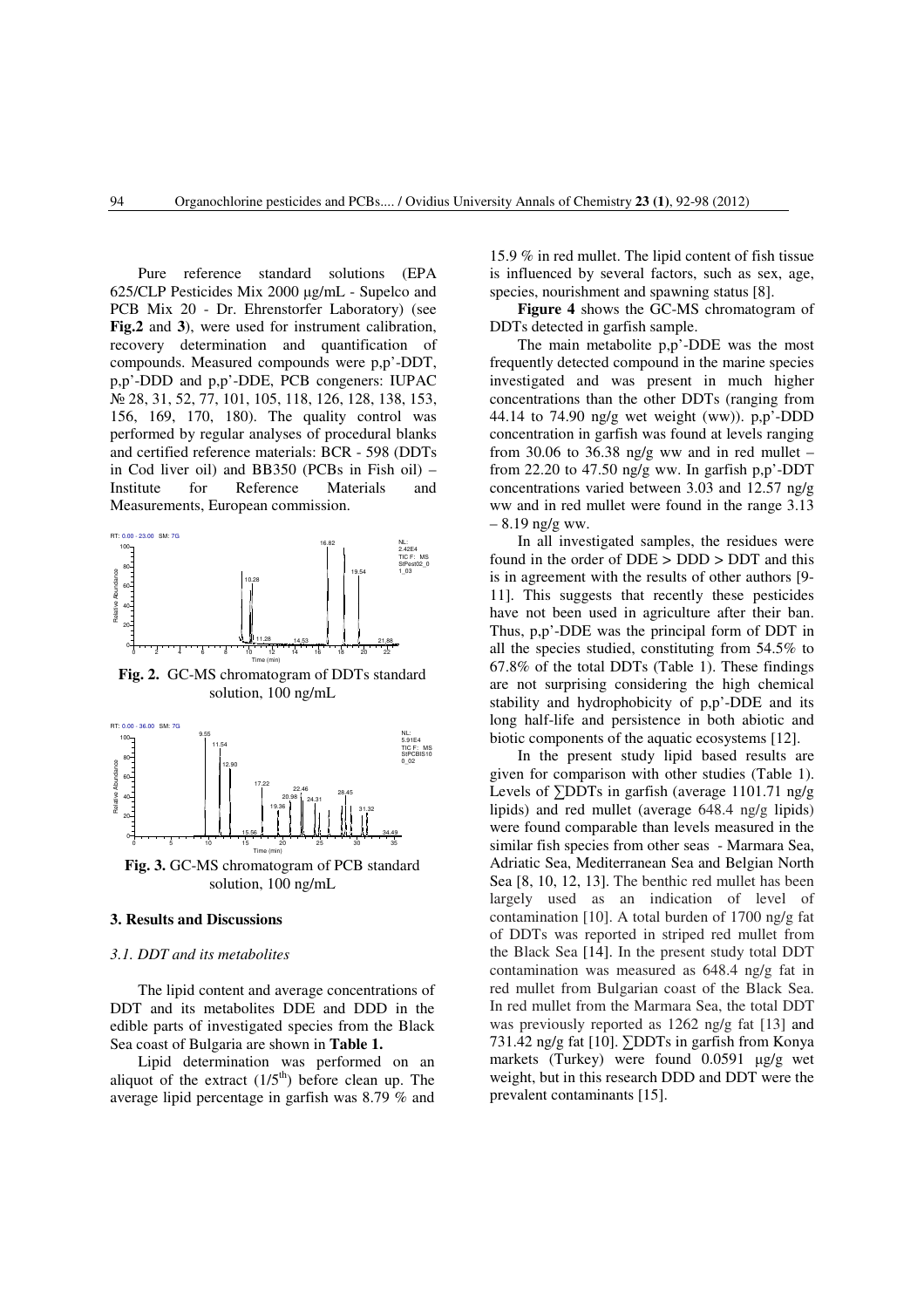

**Table 1.** Lipid content (%) and concentrations of DDT and its metabolites (ng/g ww and ng/g lipids)

| Fish species                          | Year | Lipids,<br>$\%$ | $p, p'$ -<br>DDE, | $p, p'$ -<br>DDD, | $p, p'$ -<br>DDT, | ∑DDT.<br>$ng/g$ ww | $\Sigma$ DDT,<br>ng/g |
|---------------------------------------|------|-----------------|-------------------|-------------------|-------------------|--------------------|-----------------------|
|                                       |      |                 | ng/g ww           | ng/g ww           | ng/g ww           |                    | lipids                |
| Garfish ( <i>Belone belone</i> )      | 2007 | 10.47           | 69.09             | 36.38             | 12.57             | 118.04             | 1127.9                |
|                                       | 2008 | 8.76            | 44.14             | 30.06             | 6.68              | 80.89              | 923.0                 |
|                                       | 2009 | 7.15            | 56.18             | 30.10             | 3.30              | 89.91              | 1254.1                |
| Red mullet ( <i>Mullus barbatus</i> ) | 2009 | 17.49           | 74.90             | 47.50             | 8.19              | 130.58             | 746.7                 |
|                                       | 2010 | 14.29           | 53.28             | 22.20             | 3.13              | 78.61              | 550.2                 |

# *3.2. PCBs levels*

The fifteen congeners of PCB were analyzed including the set of 7 indicators PCBs (IUPAC No 28, 52, 101, 118, 138, 153, 180). **Figure 5** shows the GC-MS chromatogram of PCBs detected in red mullet sample.

The concentration of individual PCB congeners measured in fish species are shown in Table 2. ∑PCBs were found at concentrations ranging between 22.82 ng/g ww in red mullet and 65.62 ng/g ww in garfish (calculated as the sum of all the investigated congeners). The sum of the seven indicator congeners constituted more than 82% of the ∑PCBs.

The PCB pattern found in fish showed a predominance of PCB 153 followed by PCB 138, 180 and 118 for indicator PCBs. The predominance of hexachlorinated PCBs in marine fish species, especially PCB 153 and PCB 138, has been reported by several authors for different coastal areas in the Mediterranean [16], in the Adriatic Sea [12, 17] and in Marmara Sea [10].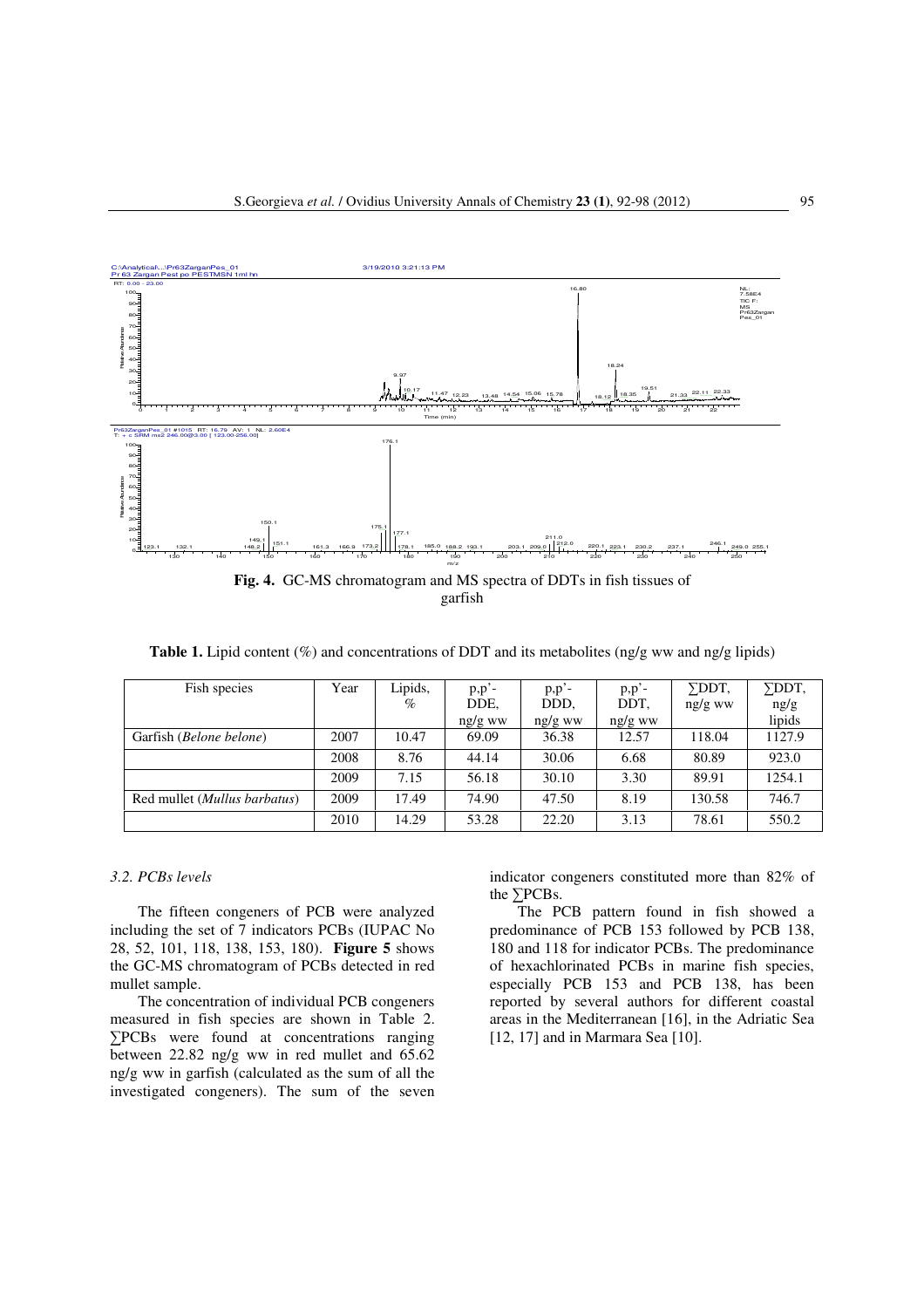| PCB congeners                          |       | Garfish (Belone belone) | Red mullet (Mullus barbatus) |       |       |
|----------------------------------------|-------|-------------------------|------------------------------|-------|-------|
|                                        | 2007  | 2008                    | 2009                         | 2009  | 2010  |
| $28*+31$                               | 4.58  | 3.14                    | 3.82                         | 3.47  | 3.20  |
| $52*$                                  | 4.22  | 2.90                    | 3.44                         | 1.64  | nd    |
| $101*$                                 | 4.45  | 3.50                    | 4.12                         | nd    | nd    |
| 77                                     | nd    | nd                      | nd                           | nd    | nd    |
| $118*$                                 | 5.72  | 5.47                    | 5.42                         | 3.45  | nd    |
| $153*$                                 | 9.85  | 9.27                    | 14.96                        | 15.34 | 9.11  |
| 105                                    | 4.15  | 3.56                    | 3.98                         | 1.47  | nd    |
| 138*                                   | 7.60  | 8.56                    | 15.11                        | 7.52  | 4.98  |
| 126                                    | nd    | nd                      | nd                           | 4.98  | nd    |
| 128                                    | nd    | nd                      | 3.30                         | 1.35  | nd    |
| 156                                    | nd    | nd                      | nd                           | nd    | nd    |
| 180*                                   | 3.99  | 3.64                    | 7.35                         | 6.46  | 5.53  |
| 169                                    | nd    | nd                      | nd                           | nd    | nd    |
| 170                                    | nd    | nd                      | 4.13                         | 5.02  | nd    |
| $\Sigma$ PCBs, ng/g ww                 | 44.56 | 40.04                   | 65.62                        | 45.72 | 22.82 |
| $\Sigma$ Indicator $PCBs$ ,<br>ng/g ww | 40.41 | 36.48                   | 54.22                        | 37.89 | 22.82 |

**Table 2.** PCBs (ng/g ww) concentration levels determined in fish species collected from the Black Sea

\*Indicator PCB, nd – not detection

Although there were differences among the marine species, PCB patterns were always dominated by a large contribution from the hepta-, hexa-, and pentachlorinated PCBs 180, 153, 138, and 118. PCB 153 was the dominant congener in investigated species (**Table 2**).

The 153, 138, 180 and 118 congeners turned out to be the most abundant also due to their high lipophilicity, stability and persistence that facilitate the adsorption to sediments and the accumulation in the aquatic ecosystem [16].

The experimental results indicate that ∑PCB contamination of garfish (mean 600.4 ng/g lipids) and in red mullet (mean 210.6 ng/g lipids) from the Bulgarian Black Sea coast is comparable to the results from the Marmara Sea, where average concentrations (sum of seven PCB congeners) in fish were found in the range from 209.36 to 508.71 ng/g fat [10]. The levels of indicators PCBs found in

present study are lower than the results of fish species from Gulf of Naples, the Mediterranean Sea (1005.3 - 17 259.0 ng/g lipid weight) reported by Naso, S. et al. [16]. The low levels of PCBs observed in fish tissues correspond with the fact that no industrial PCBs production in Bulgaria.

Actually in Bulgaria, a maximum residue limit (MRL) for PCBs in fish is not yet established. However, the European Union has recommended a tolerance limit of 200 ng/g fat weight, calculated as the sum of the seven target PCBs in terrestrial edible animals but not in fish [18]. Our values for indicators PCBs in garfish exceeded the MRL of 200 ng/g fat weight, but we cannot take into account this limit for the evaluation of the contamination in our fish samples.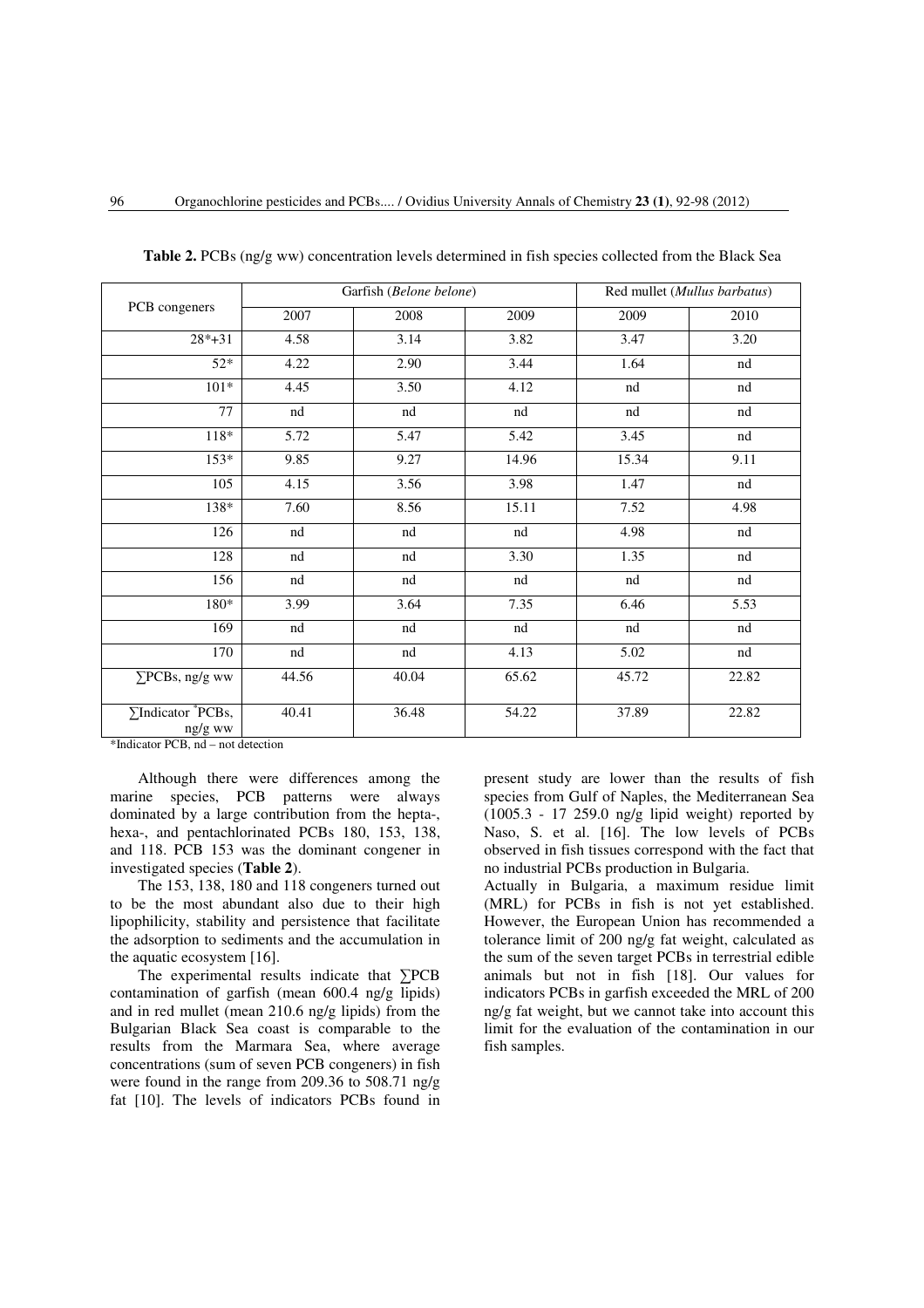

**Fig. 5.** GC-MS chromatogram and MS spectra of PCBs in fish tissues of red mullet

## **4. Conclusions**

Concentrations of DDTs and PCBs were measured in two marine species: garfish (*Belone belone*) and red mullet (*Mullus barbatus*), collected from Black Sea, Bulgaria. DDTs are prevalent contaminants in investigated fish species - garfish and red mullet.

DDTs were found in detectable levels in muscle tissues of garfish (mean 96.28 ng/g ww) and of red mullet (mean 104.60 ng/g ww). The main metabolite p,p'-DDE was the most frequently detected compound and was present in higher concentrations than the other DDTs. In all investigated samples the residues of DDT were found in the following order DDE >DDD >DDT, showing the lack of significant fresh input of p,p'-DDT from Bulgarian coast during 2007-2010 and reflecting the fact that countries around the Black sea banned the use of DDT in the early 1970s.

PCBs were found at concentrations 50.07 ng/g ww in garfish and 34.27 ng/g ww in red mullet. The most abundant PCB congeners in all fish species were the indicator PCBs constituting more than 82% of the total amount of PCBs.

The levels of DDTs and PCBs in garfish and red mullet from Bulgarian Black Sea coast were comparable to those found in fish from the neighboring seas – the Marmara Sea, the Aegean Sea and the Mediterranean Sea.

### **5. Acknowledgments**

The authors would like to thank the National Science Fund, Ministry of Education and Science of Bulgaria for their financial support (Project DVU 440 / 2008).

## **6. References**

\*E-mail address: stanislavavn@mail.bg

- [1]. A.T. Fisk, K.A. Hobson and R.J. Norstrom. Environ Sci Technol, **35,** 732-738 (2001).
- [2]. J. Falandysz, B. Wyrzykowska, J. Warzocha, I. Barska, A. Garbacik-Wesolowska and P. Szefer, Food Chemistry, **87,** 17–23 (2004).
- [3]. P. Langer, A. Kocan, M. Tajtakova, J. Petrik, J. Chovancova, B. Drobna, S. Jursa, M. Pavuk, J. Koska, T. Trnovec, E. Sebokova and I. Klimes, J Occup Environ Med, **45,** 526– 532 (2003).